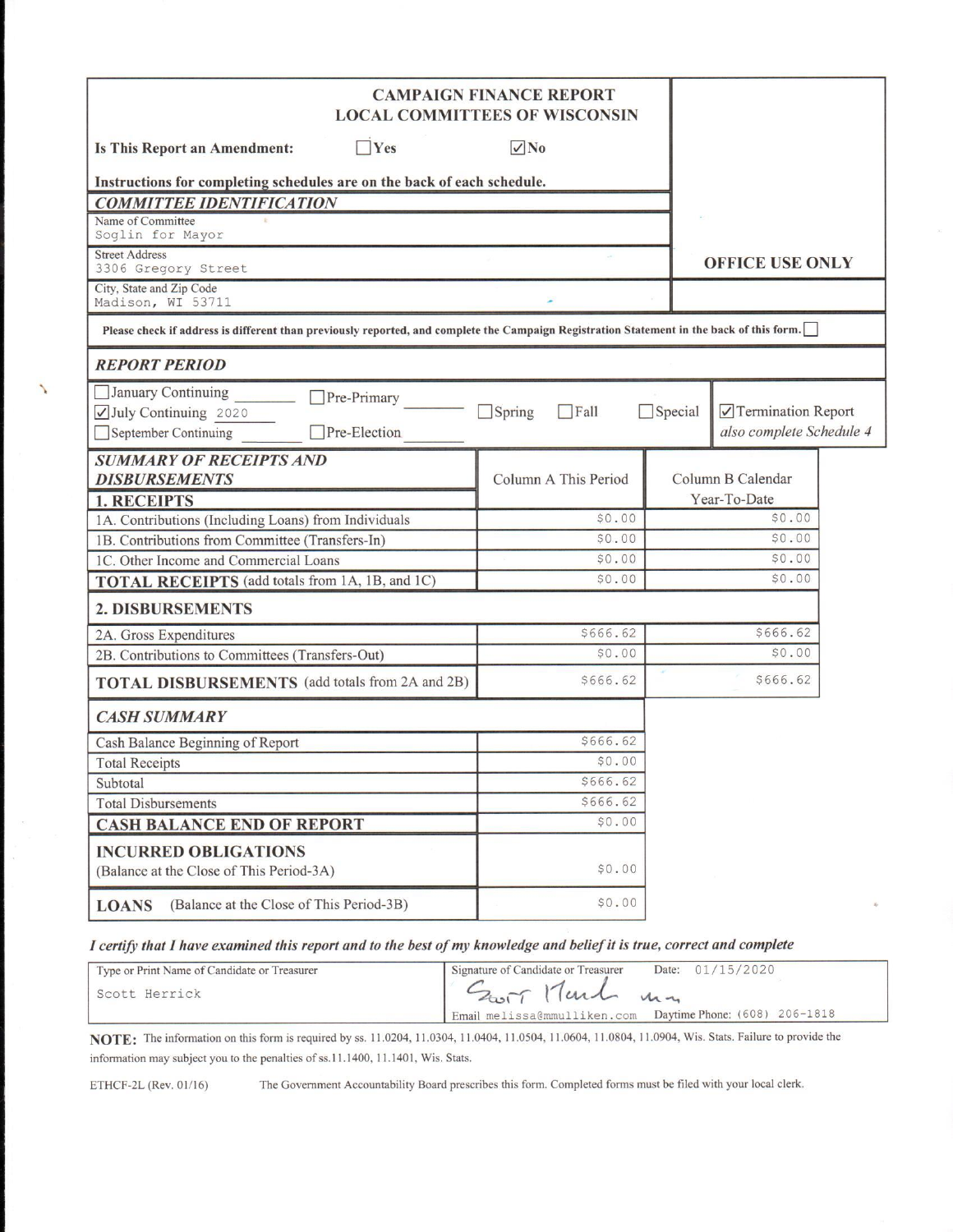SCHEDULE 2-A

## DISBURSEMENTS Gross Expenditures

Page 2 of 4

| Soglin for Mayor   | <b>Complete Committee Name</b>                                                                                                                                                                                                                                                                              |                                                       |                      |
|--------------------|-------------------------------------------------------------------------------------------------------------------------------------------------------------------------------------------------------------------------------------------------------------------------------------------------------------|-------------------------------------------------------|----------------------|
| Date<br>01/14/2020 | Full Name, Mailing Address and Zip Code of<br>Person or Business to Whom Payment is Made<br>Melissa Mulliken Consulting<br>3306 Gregory St<br>Madison, WI 53711<br>Payee Type: Business<br>Expense Category: Monetary<br>Expense Purpose: Consulting Fees - General<br>Check if: $\lceil$<br>In-Kind Offset | Specific Purpose of Expenditure<br>General consulting | Amount<br>\$366.62   |
| Date<br>01/10/2020 | Full Name, Mailing Address and Zip Code of<br>Person or Business to Whom Payment is Made<br>NGP VAN Inc<br>1101 15th St NW<br>Ste 500<br>Washington, DC 20005<br>Payee Type: Business<br>Expense Category: Monetary<br>Expense Purpose: IT - Campaign Software<br>Check if:<br>In-Kind Offset               | Specific Purpose of Expenditure<br>Data base          | Amount<br>\$300.00   |
| Date<br>01/14/2020 | Full Name, Mailing Address and Zip Code of<br>Person or Business to Whom Payment is Made<br>Paul R Soglin<br>121 Standish Ct<br>Madison, WI 53705<br>Payee Type: Individual<br>Expense Category: Memo<br>Expense Purpose: Administrative Expenses<br>Check if:<br>In-Kind Offset                            | Specific Purpose of Expenditure<br>Forgiven loan      | Amount<br>\$1,192.04 |

TOTAL EXPENDITURES | \$666.62

SUBTOTAL ITEMIZED EXPENDITURES THIS PAGE | \$666.62

TOTAL ITEMIZED EXPENDITURES | \$666.62

TOTAL UNITEMIZED EXPENDITURES | \$0.00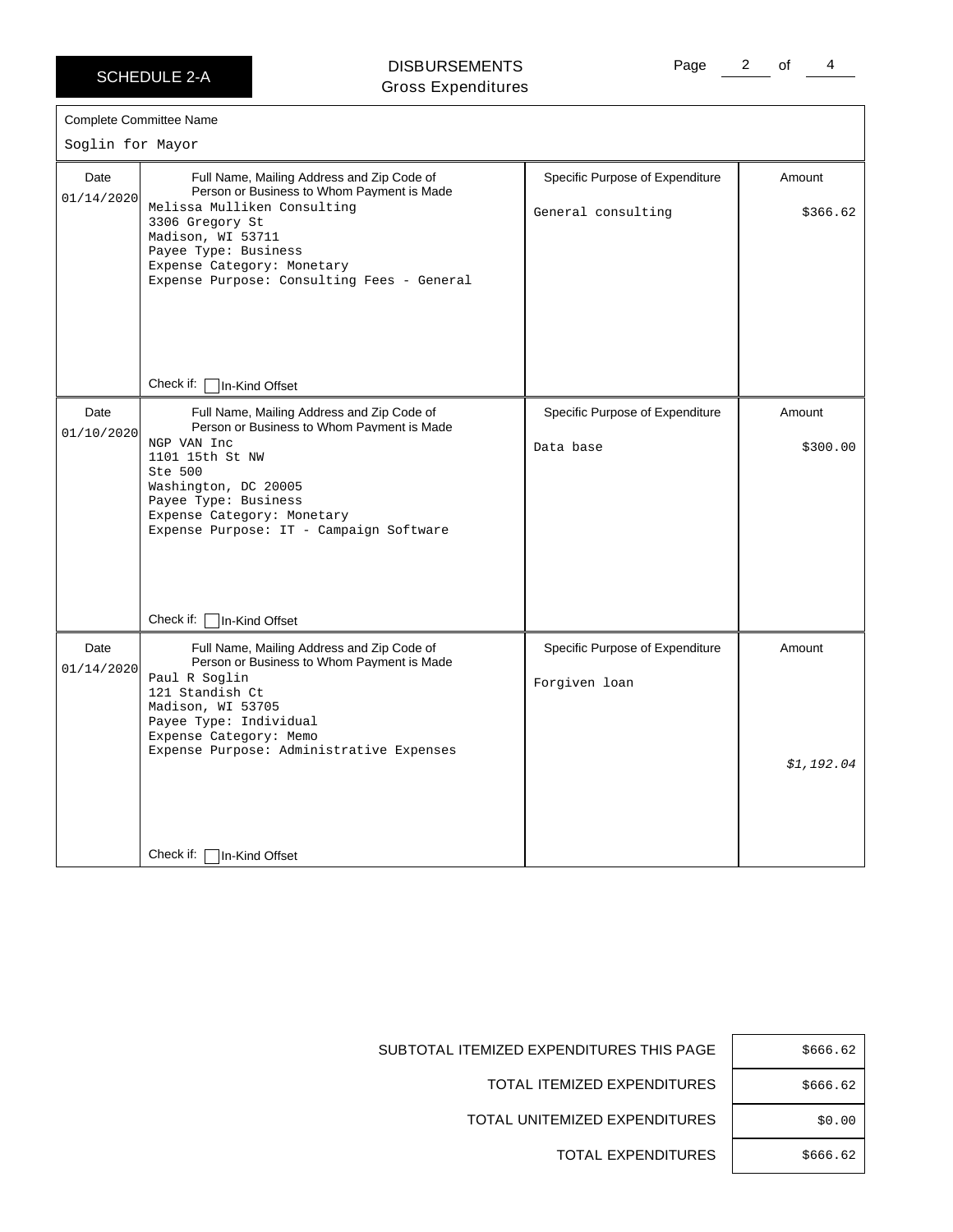# Loans Individual, Committee or Commercial ADDITIONAL DISCLOSURE

Page 3 of 4

#### Complete Committee Name

Soglin for Mayor

Instructions for completing schedules are on the back of each schedule.

|            | Full Name, Mailing Address and Zip Code of Loan Source |            | Outstanding<br>Obligations Beginning<br>of This Period | New Loans<br><b>This Period</b> | Cumulative<br><b>Payment This</b><br>Period | Outstanding<br>Obligations End of<br><b>This Period</b> |
|------------|--------------------------------------------------------|------------|--------------------------------------------------------|---------------------------------|---------------------------------------------|---------------------------------------------------------|
| Date       | Paul R Soglin                                          |            |                                                        |                                 |                                             |                                                         |
| 05/06/2014 | 121 Standish Ct<br>Madison, WI 53705                   |            | \$1,192.04                                             | \$0.00                          | \$1,192.04                                  | \$0.00                                                  |
|            | List All Endorsers or Guarantors (if any)              |            |                                                        |                                 |                                             |                                                         |
|            | Full Name, Mailing Address and Zip Code of Guarantor   | Occupation |                                                        |                                 |                                             |                                                         |
|            |                                                        |            | Amount Guaranteed Outstanding                          |                                 |                                             |                                                         |
|            |                                                        |            |                                                        |                                 |                                             |                                                         |

|  | (1() |
|--|------|
|--|------|

SUBTOTAL OUTSTANDING LOANS THIS PAGE

TOTAL OUTSTANDING LOANS | \$0.00